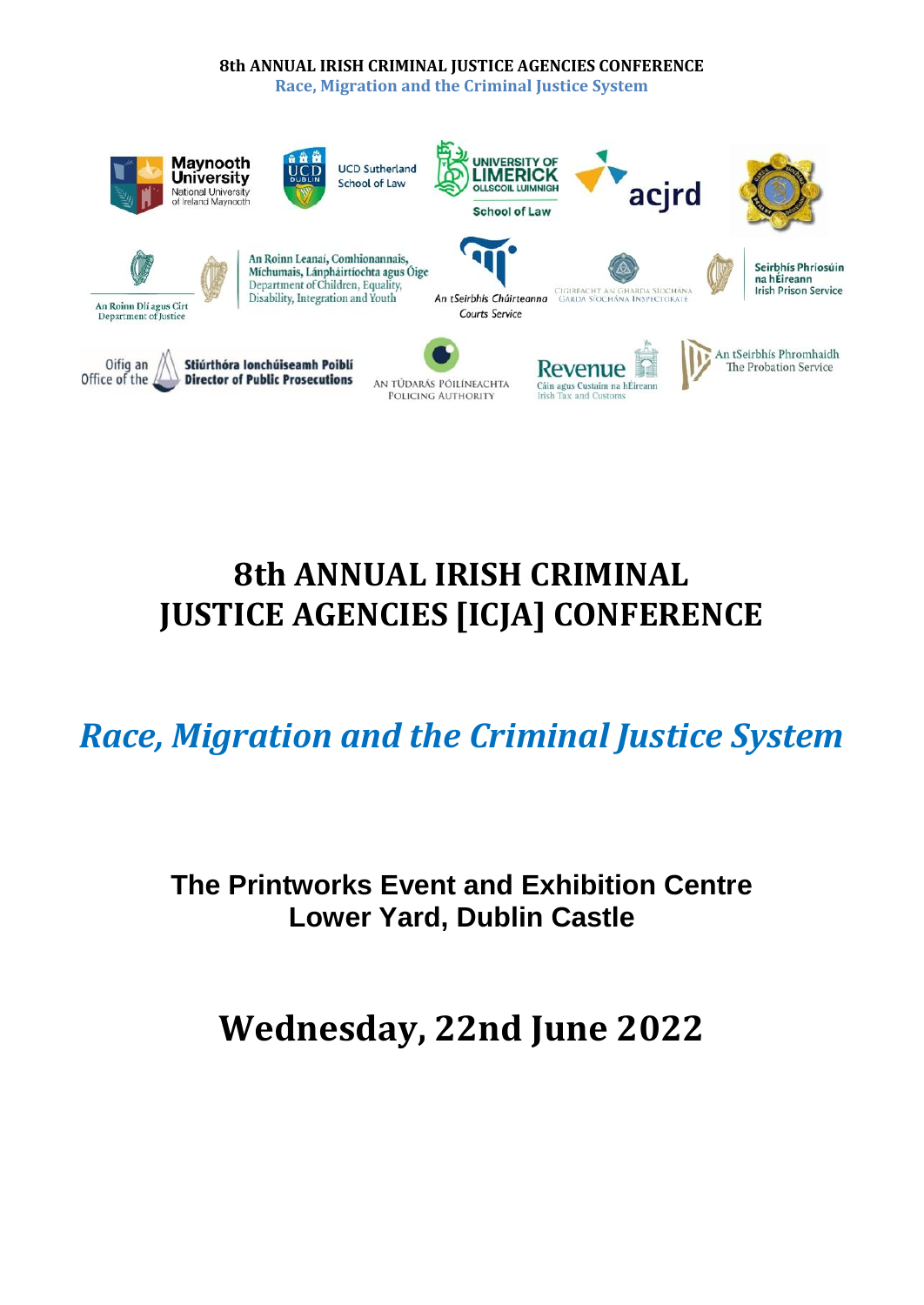|       | 8th ANNUAL IRISH CRIMINAL JUSTICE AGENCIES CONFERENCE<br><b>Race, Migration and the Criminal Justice System</b>                                                                                                                                      |
|-------|------------------------------------------------------------------------------------------------------------------------------------------------------------------------------------------------------------------------------------------------------|
| 10.00 | <b>Welcome &amp; Outline of the Planned Conference Maura Butler, Chairperson, ACJRD</b>                                                                                                                                                              |
| 10.10 | <b>Conference Opening</b>                                                                                                                                                                                                                            |
|       | James Browne TD, Minister of State, Department of Justice                                                                                                                                                                                            |
| 10.30 | Spoken Language Interpreting: The Need for Regulation<br>Dr Mary Phelan, Dublin City University                                                                                                                                                      |
| 10.50 | <b>Examining the Transnational Violent Extreme Right-Wing (XRW) Movement</b><br>Alexander Ritzmann, Senior Advisor, Counter Extremism Project                                                                                                        |
| 11.10 | <b>Questions and Answers</b>                                                                                                                                                                                                                         |
| 11.20 | <b>Coffee break</b>                                                                                                                                                                                                                                  |
| 11.35 | <b>Humanising Immigration Control and Detention</b>                                                                                                                                                                                                  |
|       | Dr Hindpal Singh Bhui, University of Oxford, School of Law and Inspection Team Leader at<br>HM Inspectorate of Prisons (HMIP)                                                                                                                        |
| 11.55 | Identifying Human Trafficking and Modern Slavery, Moral Responsibility,                                                                                                                                                                              |
|       | <b>Corporate Issue or Criminal Act?</b><br>Caroline Haughey OBE, QC, Furnival Chambers London                                                                                                                                                        |
|       |                                                                                                                                                                                                                                                      |
|       |                                                                                                                                                                                                                                                      |
| 12.15 | <b>Questions and Answers</b>                                                                                                                                                                                                                         |
| 12.25 | Lunch                                                                                                                                                                                                                                                |
| 1.30  | <b>Thematic Sessions - Delegates to select one thematic session (PTO)</b>                                                                                                                                                                            |
| 3.00  | <b>Coffee Break</b>                                                                                                                                                                                                                                  |
| 3.15  | "Nothing feels as good as being taken seriously": Experiencing Race, Ethnicity and<br><b>Policy in the Penal System</b>                                                                                                                              |
|       | Dr Joe Garrihy, Assistant Professor in Criminology, School of Law and Criminology,<br><b>Maynooth University</b>                                                                                                                                     |
| 3.35  | Policing, Race and Ethnicity in Ireland                                                                                                                                                                                                              |
|       | Dr Lucy Michael, Lucy Michael Research Training and Consultancy                                                                                                                                                                                      |
| 3.55  | Over-representation of Travellers in the Criminal Justice System<br>Megan Berry, Traveller Outreach Officer, Maynooth University                                                                                                                     |
| 4.05  | <b>Questions and Answers</b>                                                                                                                                                                                                                         |
| 4.15  | Panel Discussion: Addressing Diversity in Criminal Justice: Pathways to Success<br>Sylvia Julius, Diversity in Law, and Dominika Tracz, An Garda Síochána<br>Panel Chair: Liam Herrick, Executive Director, Irish Council for Civil Liberties (ICCL) |